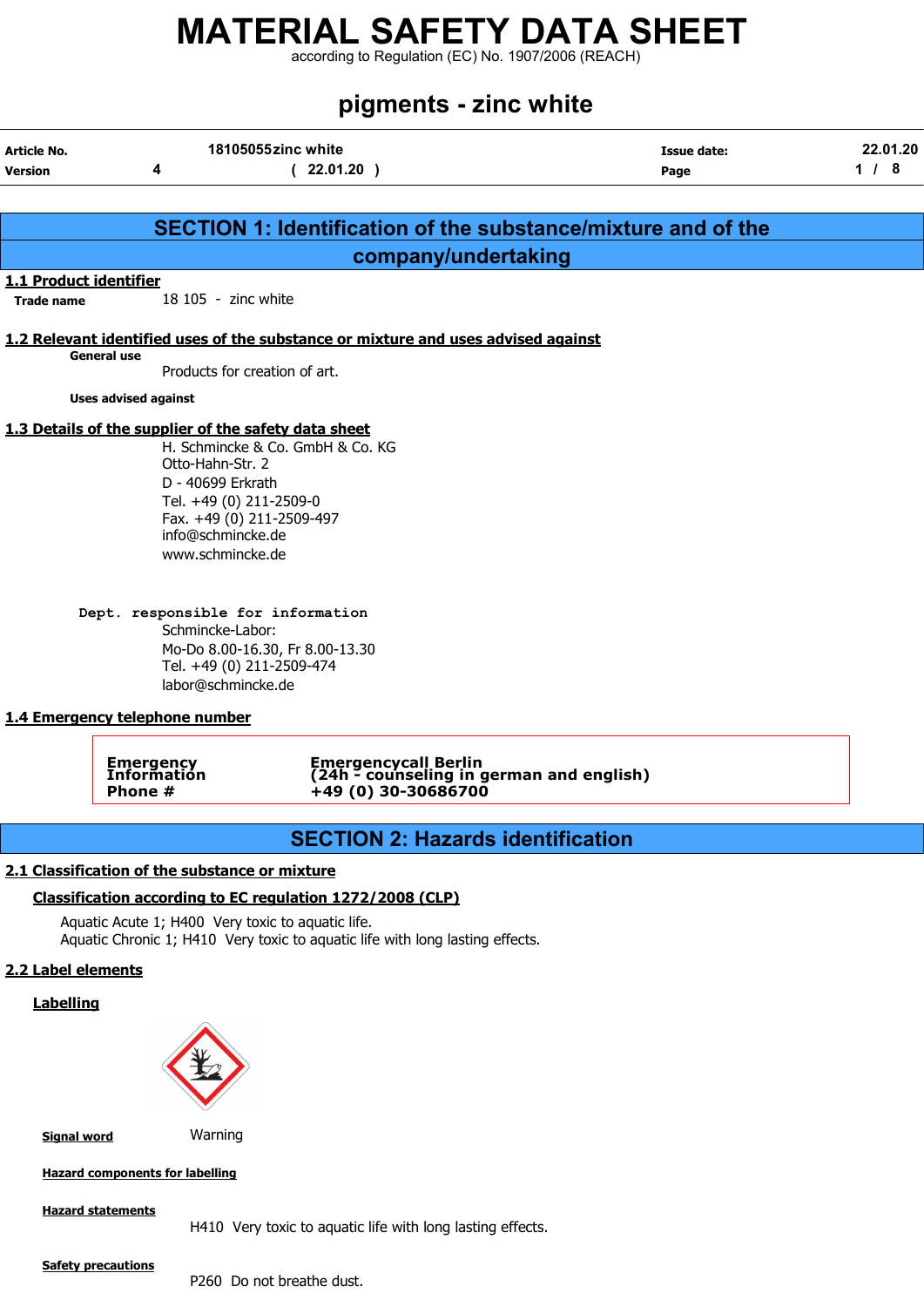according to Regulation (EC) No. 1907/2006 (REACH)

# pigments - zinc white

| Article No. | 18105055zinc white | Issue date: | 22.01.20 |
|-------------|--------------------|-------------|----------|
| Version     | 22.01.20           | Page        |          |
|             |                    |             |          |

P273 Avoid release to the environment.

P391 Collect spillage.

P501 Dispose of contents/container to industrial incineration plant.

#### 2.3 Other hazards

## SECTION 3: Composition / information on ingredients

#### 3.1 Substances

#### Chemical characterisation

| zinc oxide                                                   |                       |
|--------------------------------------------------------------|-----------------------|
| CAS-Number<br>EINECS / ELINCS / NLP<br>EU index number       | 1314-13-2             |
| Customs tariff number<br>REACH registration No.<br>RTECS-no. | 01-2119463881-32-XXXX |
| Hazchem-Code<br>CI-Number                                    | PW 4 - zinc oxide     |
| CI-Number                                                    | PW 4 - zinc oxide     |
|                                                              |                       |

#### 3.2 Mixtures

#### Additional information

## SECTION 4: First aid measures

#### 4.1 Description of first aid measures

#### General information

If you feel unwell, seek medical advice (show the label where possible).

#### In case of inhalation

In case of allergic symptoms, especially in the breathing area, seek medical advice immediately.

#### In case of skin contact

Wash with plenty of soap and water. May cause sensitisation especially in sensitive humans. Frequently or prolonged contact with skin may cause dermal irritation.

#### After eye contact

In case of contact with eyes, rinse immediately with plenty of flowing water for 10 to 15 minutes holding eyelids apart. Seek medical attention if irritation persists.

#### After swallowing

Rinse mouth thoroughly with water. Seek medical treatment in case of troubles.

## 4.2 Most important symptoms and effects, both acute and delayed

### 4.3 Indication of any immediate medical attention and special treatment needed

## SECTION 5: Firefighting measures

### 5.1 Extinguishing media

Suitable extinguishing media

Product is non-combustible. Extinguishing materials should therefore be selected according to surroundings.

Extinguishing media which must not be used for safety reasons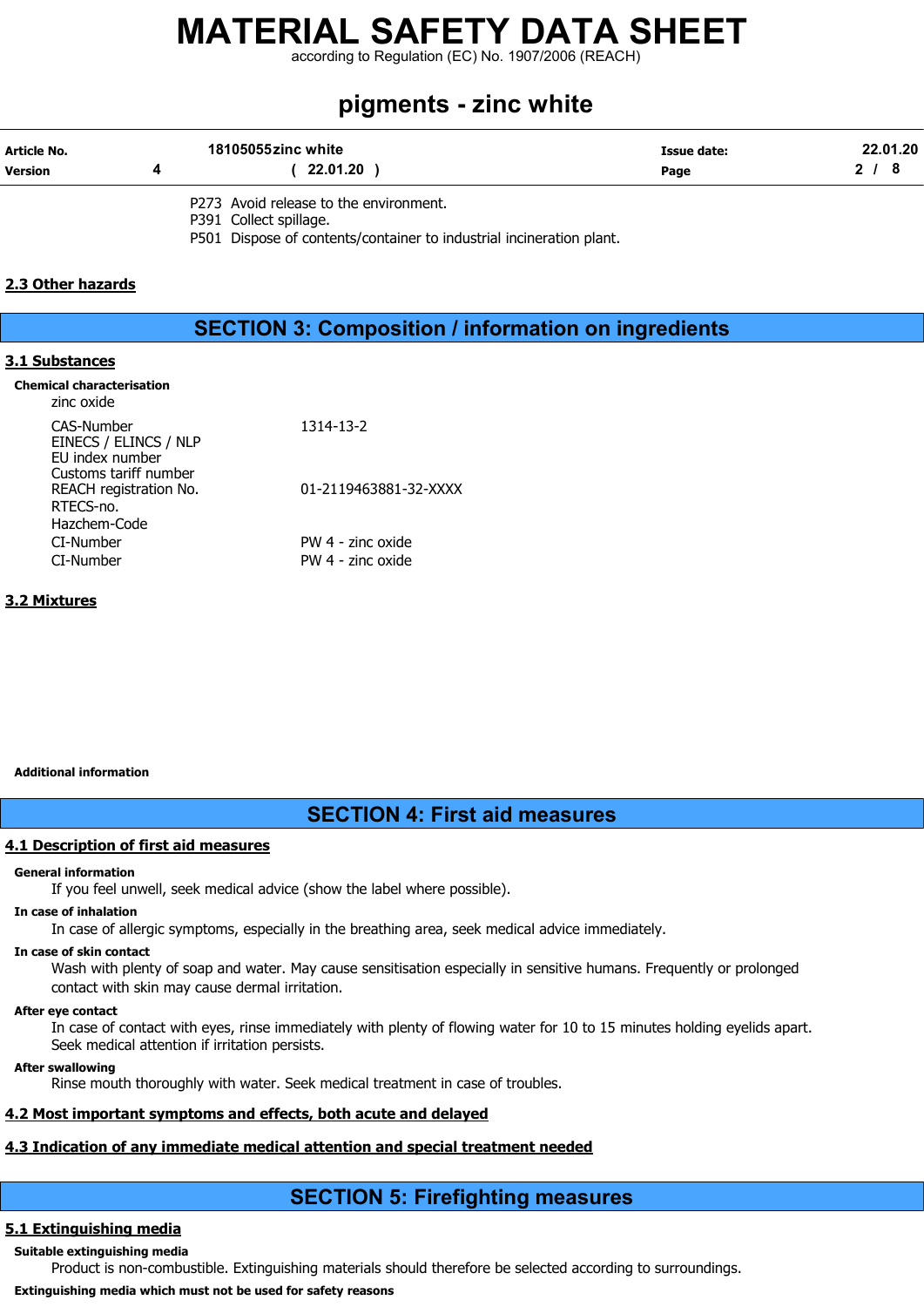according to Regulation (EC) No. 1907/2006 (REACH)

# pigments - zinc white

| Article No. | 18105055zinc white | Issue date: | 22.01.20 |
|-------------|--------------------|-------------|----------|
| Version     | 22.01.20           | Page        |          |

none

#### 5.2 Special hazards arising from the substance or mixture

In case of fire may be liberated: Carbon monoxide and carbon dioxide

#### 5.3 Advice for firefighters

Special protective equipment for firefighters

Additional information

### SECTION 6: Accidental release measures

#### 6.1 Personal precautions, protective equipment and emergency procedures

Do not breathe dust. Avoid contact with eyes and skin.

#### 6.2 environmental precautions

Discharge into the environment must be avoided.

#### 6.3 Methods and material for containment and cleaning up

Methods for cleaning up

Additional information

Collect dry and place in appropriate containers for disposal. Subsequent cleaning.

#### 6.4 Reference to other sections

## SECTION 7: Handling and storage

#### 7.1 Precautions for safe handling

#### Advices on safe handling

Avoid dust formation. Do not breathe dust.

Avoid contact with skin.

Always close containers tightly after the removal of product.

Handle in accordance with good industrial hygiene and safety practice. Wash hands before breaks and after work.

Precautions against fire and explosion

#### 7.2 Conditions for safe storage, including any incompatibilities

#### Requirements for storerooms and containers

Hints on joint storage Do not store together with: acids and alkalis

Storage class Further details

#### 7.3 Specific end use(s)

No special measures necessary if stored and handled as prescribed.

### SECTION 8: Exposure controls/personal protection

#### 8.1 Control parameters

1314-13-2 zinc oxide

| DEU E-                           | $\sim$<br>uuu u | $^{\wedge}$ E $^{\wedge}$<br>⊥ । ८ J ∪   ⊥llЧ / llt | $m \sim l m$ | $11 - 1$<br>. T 1 1         |
|----------------------------------|-----------------|-----------------------------------------------------|--------------|-----------------------------|
| $\mathbb{D}\mathbb{E}\mathbb{U}$ |                 | nnr<br>⊥∪, ∪∪∪  lllЧ/llt                            | $m \sim l m$ | $0.1 + 1.1$<br>$\sqrt{211}$ |

#### 8.2 Exposure controls

#### Occupational exposure controls

Respiratory protection

Wear a dust mask, in case of excessive dust.

Hand protection Qualified materials: Nitrile rubber Layer thickness > 0,11 mm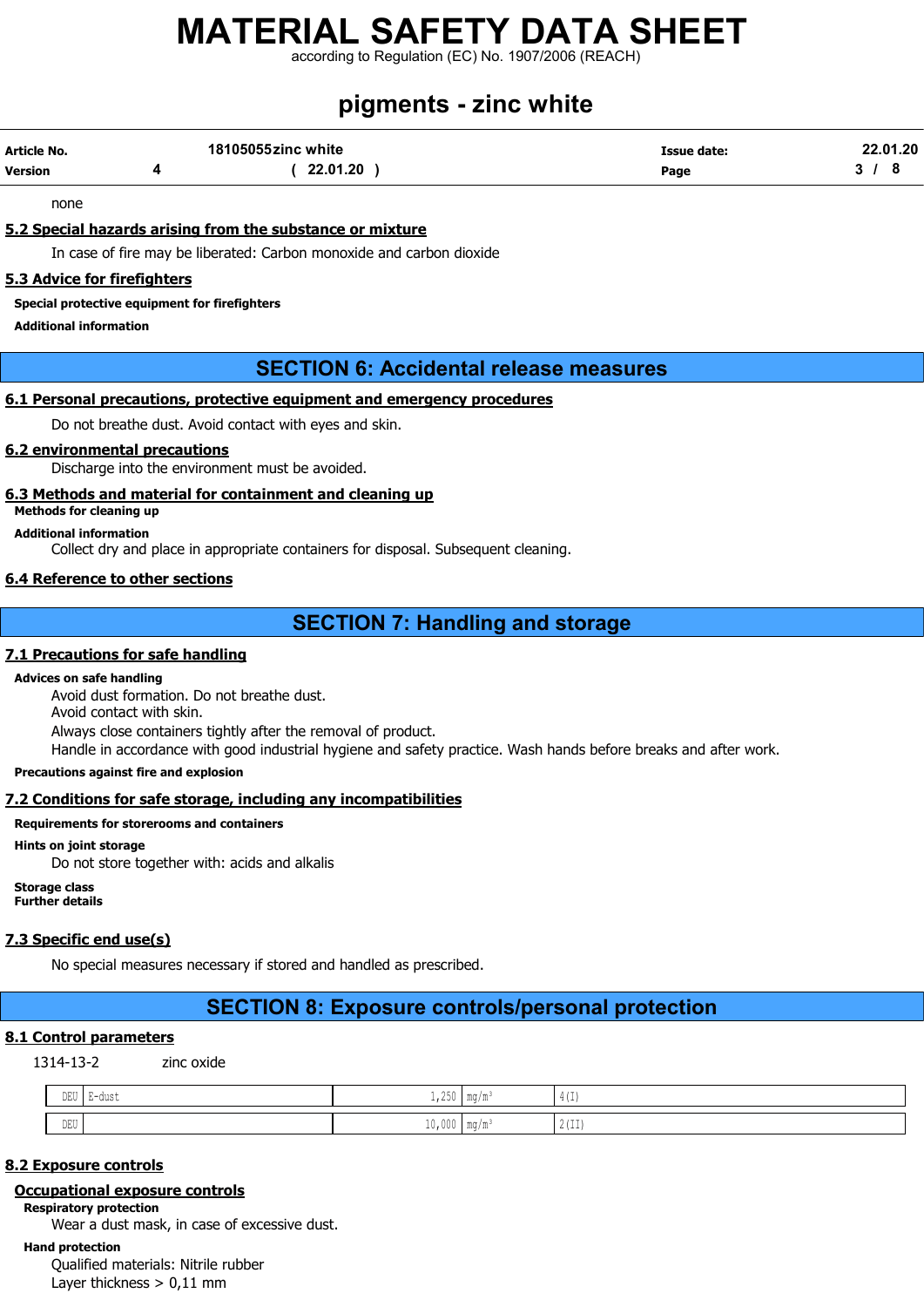according to Regulation (EC) No. 1907/2006 (REACH)

# pigments - zinc white

| Article No. | 18105055zinc white | Issue date: | 22.01.20 |
|-------------|--------------------|-------------|----------|
| Version     | 22.01.20           | Page        |          |

Breakthrough time > 480 min

This information is abased on our current state of knowledge and describes the security standards applicable to our product for the purpose provided.

#### Eye protection

In case of dust formation: tightly sealed goggles according to EN 166

#### Body protection

Wear suitable protective clothing. Wash contaminated clothing prior to re-use.

#### General protection and hygiene measures

When using do not eat, drink or smoke. Wash hands before breaks and after work.

## SECTION 9: Physical and chemical properties

#### 9.1 information on basic physical and chemical properties

| <b>Form</b>  | Powder           |
|--------------|------------------|
| Colour       | white            |
| <b>Odour</b> | almost odourless |

|                                        | min                         | max |  |
|----------------------------------------|-----------------------------|-----|--|
| Initial boiling point and              |                             |     |  |
| boiling range                          |                             |     |  |
| <b>Melting point/freezing point</b>    |                             |     |  |
| Flash point/flash point range          |                             |     |  |
| <b>Flammability</b>                    |                             |     |  |
| <b>Ignition temperature</b>            |                             |     |  |
| <b>Auto-ignition temperature</b>       |                             |     |  |
| <b>Explosion limits</b>                |                             |     |  |
| <b>Refraction index</b>                |                             |     |  |
| <b>PH</b> value                        | $\overline{7}$<br>$-8$ (aq) |     |  |
| <b>Viscosity</b>                       |                             |     |  |
| <b>Viscosity</b>                       |                             |     |  |
| Vapour pressure                        |                             |     |  |
| <b>Density</b>                         |                             |     |  |
| Partition coefficient: n-octanol/water |                             |     |  |
|                                        |                             |     |  |

Danger of explosion

#### 9.2 Other information

## SECTION 10: Stability and reactivity

#### 10.1 Reactivity

No hazardous reaction when handled and stored according to provisions.

#### 10.2 Chemical stability

#### 10.3 Possibility of hazardous reactions

#### 10.4 Conditions to avoid

On heating or in case of fire toxic gases may form.

#### 10.5 Incompatible materials

acids and alkalis

#### 10.6 Hazardous decomposition products

## SECTION 11: Toxicological information

#### 11.1 Information on toxicological effects

Toxicological tests 1314-13-2 zinc oxide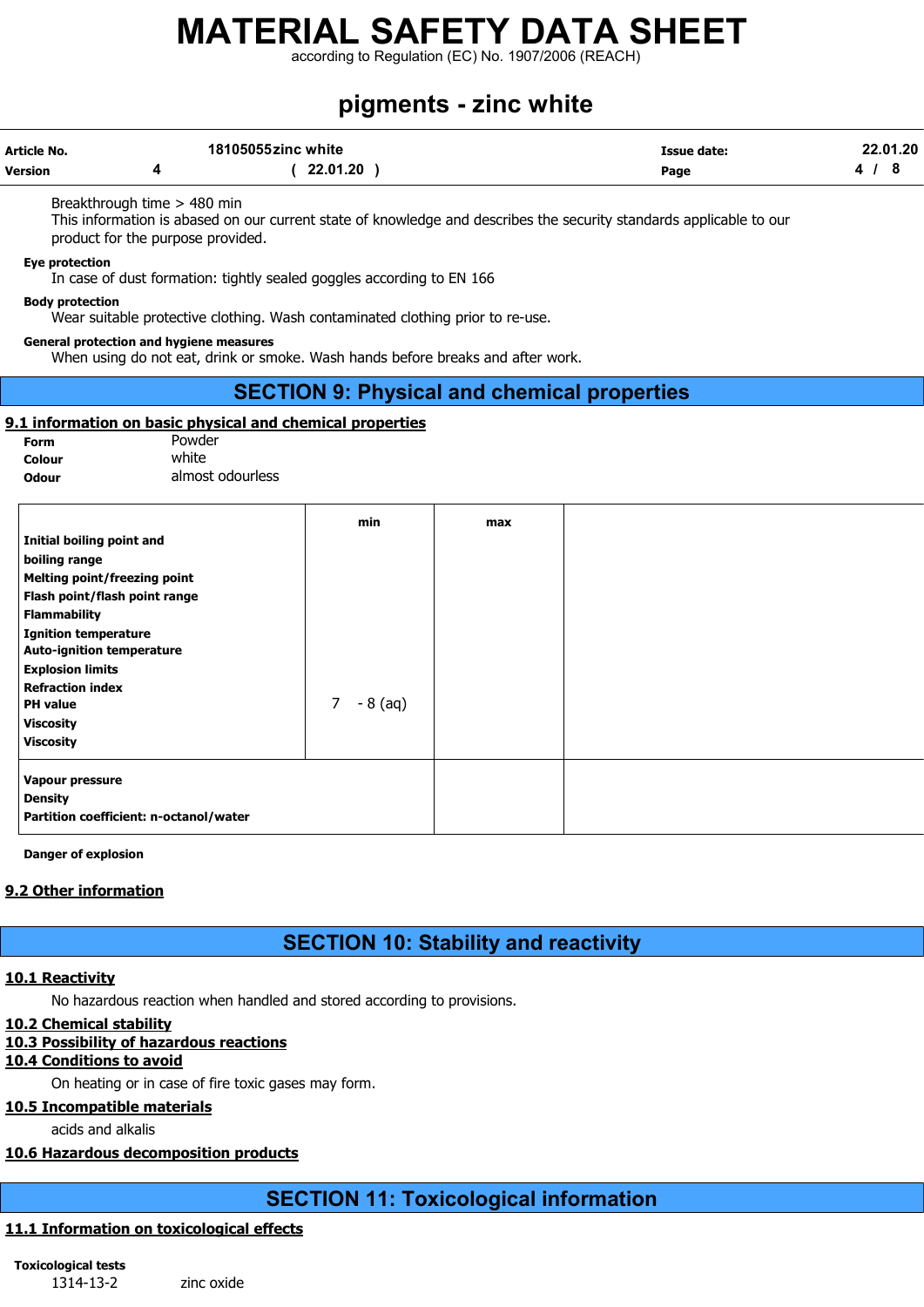according to Regulation (EC) No. 1907/2006 (REACH)

# pigments - zinc white

| Article No.<br>Version |            | 18105055zinc white | 22.01.20 |             | <b>Issue date:</b><br>Page | 22.01.20<br>- 8<br>5 <sub>1</sub> |
|------------------------|------------|--------------------|----------|-------------|----------------------------|-----------------------------------|
|                        | oral       | LD50               | Rat      | 10000,00000 | mg/kg                      | $\overline{\phantom{0}}$          |
|                        | inhalative | LC50               | Rat      | 5,70000     | ma/l                       | (4h)                              |

Acute toxicity

In case of inhalation No data available

After swallowing

No data available

In case of skin contact

No data available

After eye contact

No data available

#### Practical experience

#### General remarks

## SECTION 12: Ecological information

#### 12.1 Toxicity

#### Ecotoxicological effects

1314-13-2 zinc oxide

|  |  | $P \cap E$<br>コーンク | $ -$<br>.<br>ייש⊥∡⊥ ∪ |  | 0,17000 | <b>MA OH</b> | 1701<br>. 12n |
|--|--|--------------------|-----------------------|--|---------|--------------|---------------|
|--|--|--------------------|-----------------------|--|---------|--------------|---------------|

| <b>Aquatic toxicity</b>    |      |
|----------------------------|------|
| <b>Water Hazard Class</b>  | 2    |
| <b>WGK catalog number</b>  | 2187 |
| <b>General information</b> |      |

#### 12.2 Persistence and degradability

Further details Oxygen demand

#### 12.3 Bioaccumulative potential

Bioconcentration factor (BCF) Partition coefficient: n-octanol/water

#### 12.4 Mobility in soil

No data available

#### 12.5 Results of PBT and vPvB assessment

No data available

#### 12.6 Other adverse effects

General information

SECTION 13: Disposal considerations

#### 13.1 Waste treatment methods

#### **Product**

Waste key number 080 112 080112 waste paint and varnish other than those mentioned in 080111 Recommendation

#### Contaminated packaging

Waste key number Recommendation

Non-contaminated packages may be recycled. Handle contaminated packages in the same way as the substance itself.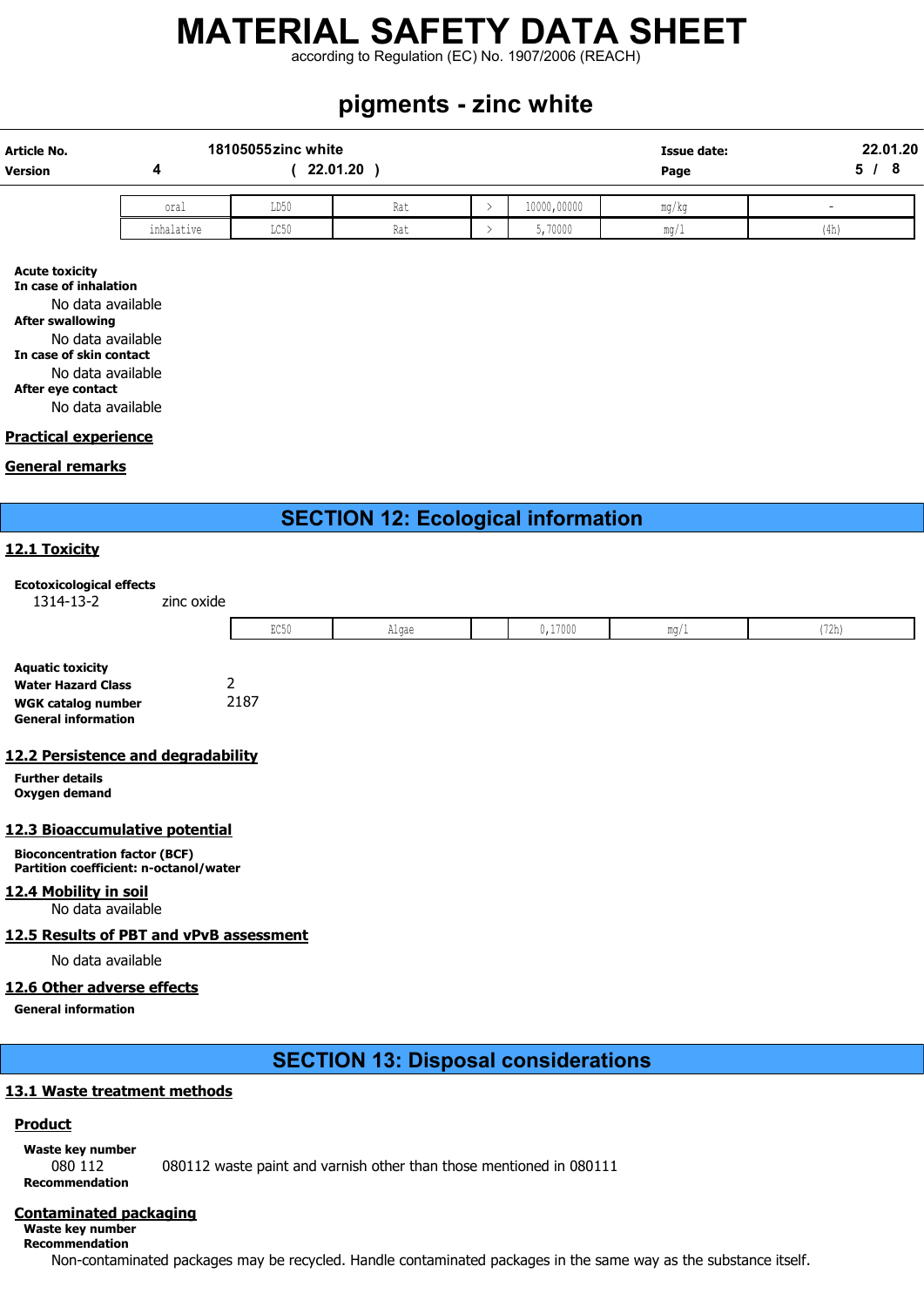according to Regulation (EC) No. 1907/2006 (REACH)

## pigments - zinc white

| Article No. | 18105055zinc white | <b>Issue date:</b> | 22.01.20 |
|-------------|--------------------|--------------------|----------|
| Version     | 22.01.20           | Page               |          |

#### Additional information

If recycling is not possible, dispose of according to local waste laws and regulations (information requirements of authorities).

## SECTION 14: Transport information

#### 14.1 UN number

3077

#### 14.2 UN proper shipping name

| ADR, ADN   | Environmentally hazardous substance, solid, n.o.s. |
|------------|----------------------------------------------------|
| IMDG, IATA | ENVIRONMENTALLY HAZARDOUS SUBSTANCE, SOLID, N.O.S. |

#### 14.3 Transport hazard class(es)

| ADR, ADN    | 9 |
|-------------|---|
| <b>IMDG</b> | 9 |
| IATA        | 9 |

#### 14.4 Packing group

III

#### 14.5 Environmental hazards

| <b>Marine Pollutant - IMDG</b>    | Yes |
|-----------------------------------|-----|
| <b>Marine Pollutant - ADN</b>     |     |
| 14.6 Special precautions for user |     |
| Land transport (ADR/RID)          |     |
| Code                              |     |

| Code                                              | M7                         |
|---------------------------------------------------|----------------------------|
| Kemmler-number                                    | 90                         |
| <b>Hazard label ADR</b>                           | 9                          |
| <b>Limited quantities</b>                         | 5kg                        |
| <b>Contaminated packaging: Instructions</b>       | P002 - IBC08 - LP02 - R001 |
| <b>Contaminated packaging: Special provisions</b> | PP12 - B3                  |
| Special provisions for packing together           | MP10                       |
| <b>Portable tanks: Instructions</b>               | T1 - BK1 - BK2 - BK3       |
| <b>Portable tanks: Special provisions</b>         | TP33                       |
| <b>Tank coding</b>                                | SGAV/LGBV                  |
| <b>Tunnel restriction</b>                         |                            |
| <b>Remarks</b>                                    |                            |
| EQ                                                | E1                         |
| <b>Special provisions</b>                         | 274 - 335 - 375 - 601      |

#### Inland waterway craft (ADN)

Hazard label Limited quantities Transport permitted Equipment necessary Ventilation Remarks EQ Special provisions

#### Sea transport (IMDG)

| EmS                                         | F-A,             |
|---------------------------------------------|------------------|
| <b>Special provisions</b>                   | 274              |
| <b>Limited quantities</b>                   | 5ka              |
| <b>Contaminated packaging: Instructions</b> | P <sub>0</sub> 0 |

 $F-A$ , S-F Special provisions 274 - 335 - 966 - 967 - 969 P002 - LP02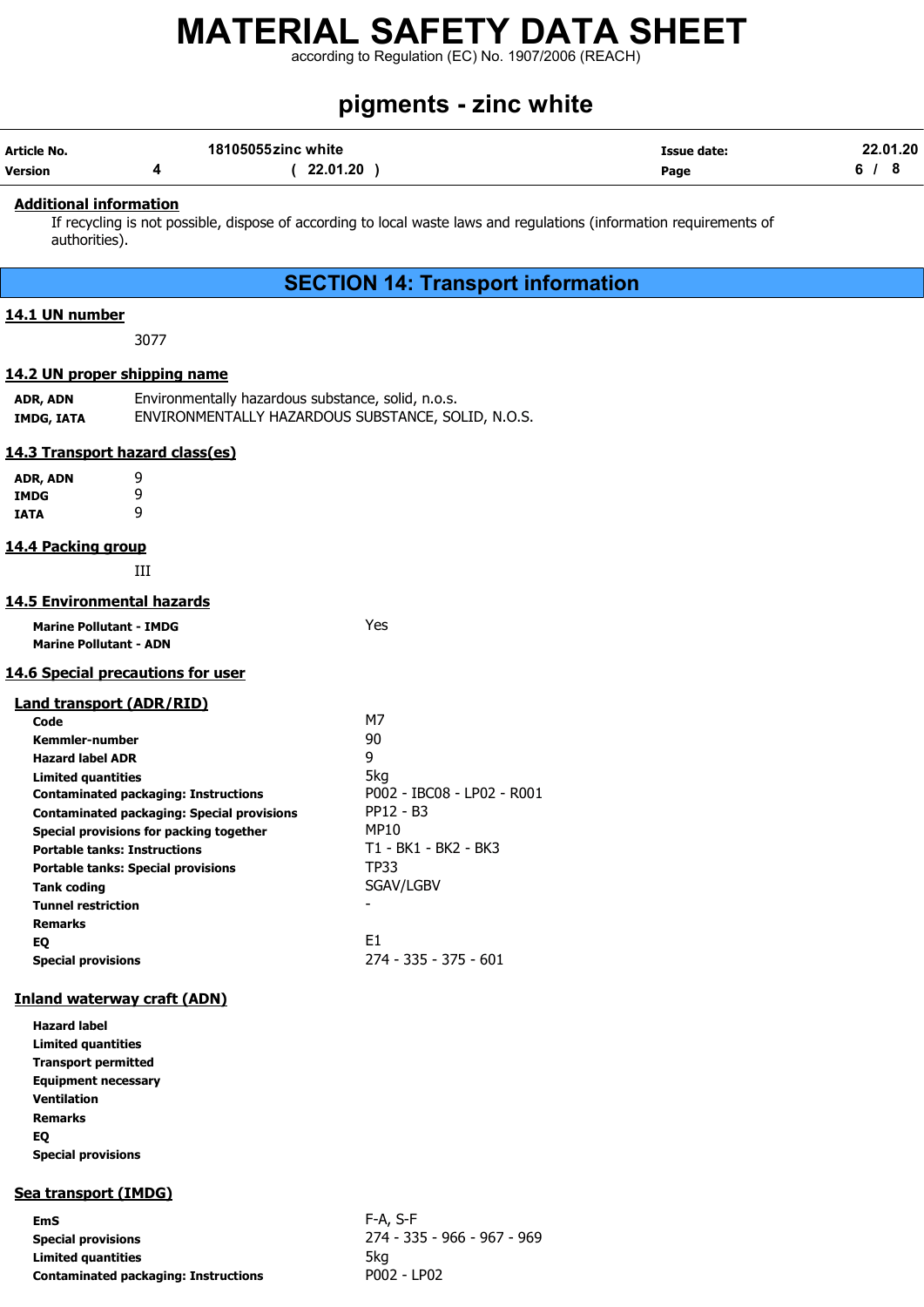according to Regulation (EC) No. 1907/2006 (REACH)

# pigments - zinc white

| Article No.                  |                                                   | 18105055zinc white       | <b>Issue date:</b> | 22.01.20<br>7/8 |
|------------------------------|---------------------------------------------------|--------------------------|--------------------|-----------------|
| <b>Version</b>               | 4                                                 | $22.01.20$ )             | Page               |                 |
|                              | <b>Contaminated packaging: Special provisions</b> | <b>PP12</b>              |                    |                 |
| <b>IBC: Instructions</b>     |                                                   | IBC08                    |                    |                 |
| <b>IBC: Provisions</b>       |                                                   | B <sub>3</sub>           |                    |                 |
| <b>Tank instructions IMO</b> |                                                   |                          |                    |                 |
| <b>Tank instructions UN</b>  |                                                   | T1 - BK1 - BK2 - BK3     |                    |                 |
|                              | <b>Tank instructions Special provisions</b>       | <b>TP33</b>              |                    |                 |
|                              | <b>Stowage and segregation</b>                    | category A               |                    |                 |
|                              |                                                   | <b>SW23</b>              |                    |                 |
|                              | <b>Properties and observations</b>                |                          |                    |                 |
| <b>Remarks</b>               |                                                   |                          |                    |                 |
| EQ                           |                                                   | E <sub>1</sub>           |                    |                 |
|                              | <b>Air transport (IATA-DGR)</b>                   |                          |                    |                 |
| <b>Hazard</b>                |                                                   |                          |                    |                 |
| Passenger                    |                                                   | 956 (400kg)              |                    |                 |
| Passenger LQ                 |                                                   | Y956 (30kg G)            |                    |                 |
| Cargo                        |                                                   | 956 (400kg)              |                    |                 |
| <b>ERG</b>                   |                                                   | 9L                       |                    |                 |
| <b>Remarks</b>               |                                                   |                          |                    |                 |
| EQ                           |                                                   | E <sub>1</sub>           |                    |                 |
| <b>Special Provisioning</b>  |                                                   | A97 - A158 - A179 - A197 |                    |                 |
|                              |                                                   |                          |                    |                 |

#### 14.7 Transport in bulk according to Annex II of MARPOL 73/78 and the IBC Code

No data available

SECTION 15: Regulatory information

#### Bezeichner in aktueller Sprache fehlt!

#### National regulations

#### **Europe**

Contents of VOC [%] Contents of VOC  $[a/L]$ Further regulations, limitations and legal requirements

#### **Germany**

Storage class Water Hazard Class 2 WGK catalog number 2187 Incident regulation Information on working limitations Further regulations, limitations and legal requirements

#### **Denmark**

Further regulations, limitations and legal requirements

#### Hungary

Further regulations, limitations and legal requirements

#### Great Britain

Further regulations, limitations and legal requirements

#### **Switzerland**

Contents of VOC [%] 0 % Further regulations, limitations and legal requirements